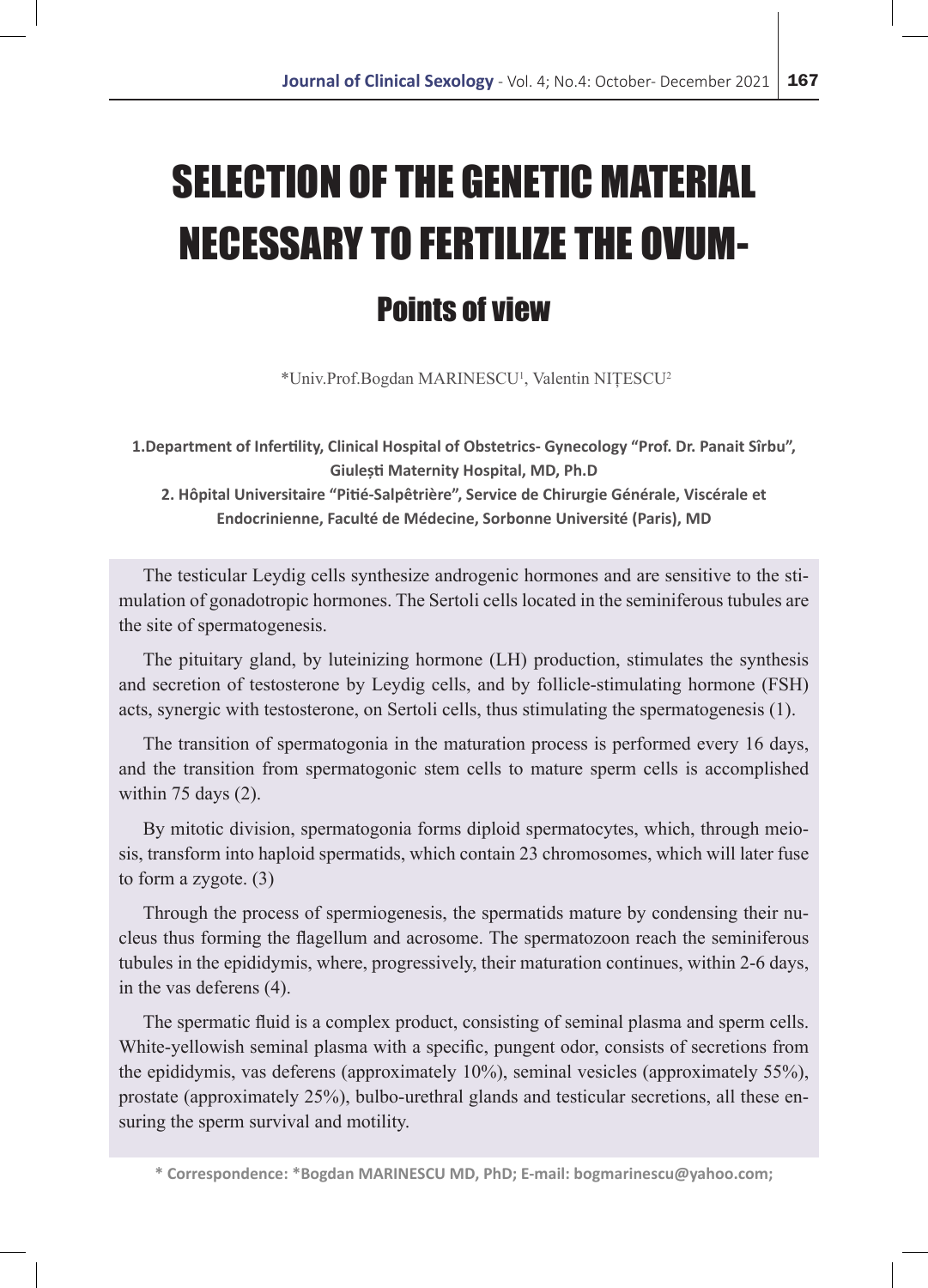The sperm cells generated by the convoluted seminiferous tubules fertilize the ovum, triggering the division of the zygote, respectively the development of the conception product during the 9 months of gestation (5).

The uterine mucosa, consisting of simple ciliated epithelium, has tubular glands, which produce a smaller amount of secretion, but yet active in the cervix cavity.

This secretion is gelatinous and rich in mucus, blocking, by accumulation, the external orifice of the cervical canal (Kristeller's mucous "plug"), in fact this being a means of protection against the microbial ascension from the vagina, but at the same time favorable for sperms in order to enter the uterus due to the alkaline pH of the cervical mucus that exerts a positive chemotactism on the sperms deposited in the acidic vaginal pH.

Cervical mucus contains glucose, sodium chloride, alpha-beta globulins, enzymes (amylase, lysozyme, lactoferrins), exfoliated epithelial cells, uterinetubar and follicular-ovarian secretion fluid (6).

The mucus secretion appears under the action of estrogen and disappears under the action of progesterone, respectively, it changes in relation to the menstrual cycle.

Its amount is either high in hyperhormonal syndromes, absent in the presence of the yellow body in activity, or abundant in premenopause, in the phase of relative hyperfoliculinemia.

### The fertilization process

Following sexual intercourse, the ejaculated fluid, consisting of sperms and seminal fluid, is stored in the vaginal cavity and on the surface of the uterine cervix.

The external orifice of the cervix is punctiform in nulliparous women and transverse and sometimes with irregular, scarred edges in multiparous.

In nulliparous, the length of the cervix canal is about 2.5-3 cm, decreasing progressively in multiparous, which is inversely proportional to the size of the uterine cavity, which increases in multiparous.

The sperm cell, after undergoing the capacitation process, becomes hyperactive, with wider and faster movements.

 Thus, it approaches and passes through cumulus oophorus cells, that surround the oocyte, where the sperm acrosome releases hydrolytic enzymes by exocytosis (acrosomal reaction) (1).

After the acrosomal reaction, the sperm passes through the pellucid area, merging with the plasma membrane of the oocyte (7), in which case the oocyte discharges, by cortical reaction, at perivitelin level cortical granules that no longer allow its penetration by other sperms, respectively stop their passage through pellucid area, thus avoiding the polyspermia (8).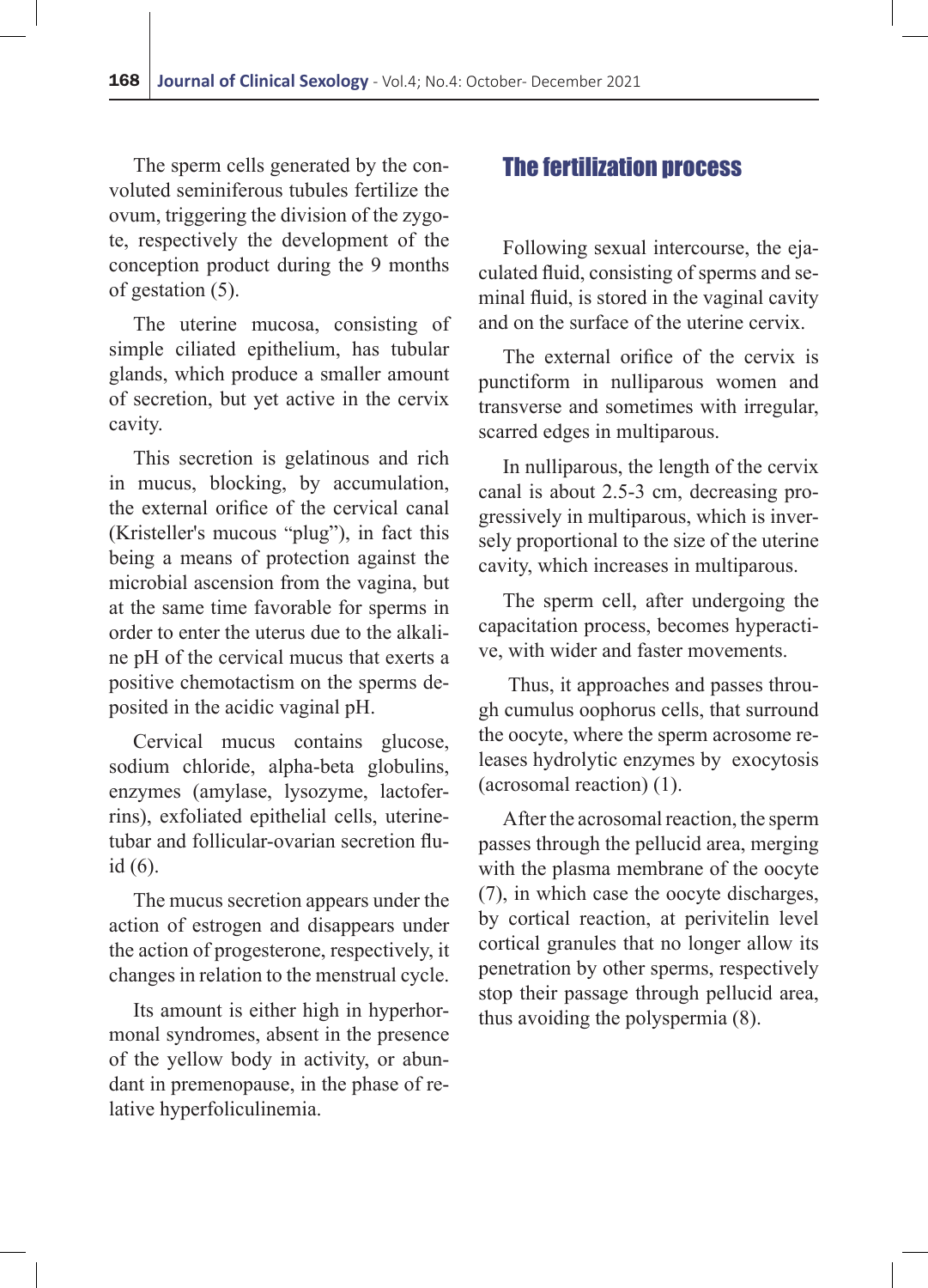### **Discussions**

The masculine gamete - the male reproductive cell - joins the ovum, forming the zygote, which is a cell with a complete normal set of 46 chromosomes.

The zygote develops and generates the product of conception.

The sperm cell contributes with about half of the nuclear genetic information of the diploid offspring.

When the sperm reaches the fallopian tubes, it must go through the capacitation stage before it enters the egg (4). The sperm's acrosome secretes spermolysin, an essential enzyme for the egg fertilization (9).

The spermatic fluid is alkaline, and the sperm cells reach their proper motility only when they reach the vagina, where the alkaline pH is neutralized by the vaginal acid secretions, a process that takes about 20-30 minutes.

During this time, the fibrinogen in the seminal vesicles provides protection for the sperms by forming a clot, just as the prostate, by fibrinolysin, dissolves the clot, thus the sperms becoming very mobile and gaining optimal advancement.

The DNA located in the sperm is at least 6 times more strongly condensed than that of other cells (7).

The human sperm cell contains at least 7,500 different types of protein (10).

## **Conclusions**

Human sperm cells are very vulnerable to the action of free radicals and to DNA damage (11,12,13), in this complex evolutionary process, which can lead in particular to the appearance of aneuploid sperm, especially after exposure to insecticides (14, 15 ), benzene (16), smoking (17.18) or perfluorinated compounds (19).

Usually, sperm aneuploidy is associated with DNA damage, DNA fragmentation, and increased susceptibility of DNA to in situ denaturation (20,21).

Fertilization of the ovum with selected genetic material is the essential element of human procreation.

#### Conflict-of-interest statement:

The authors do not report any conflicts of interest.